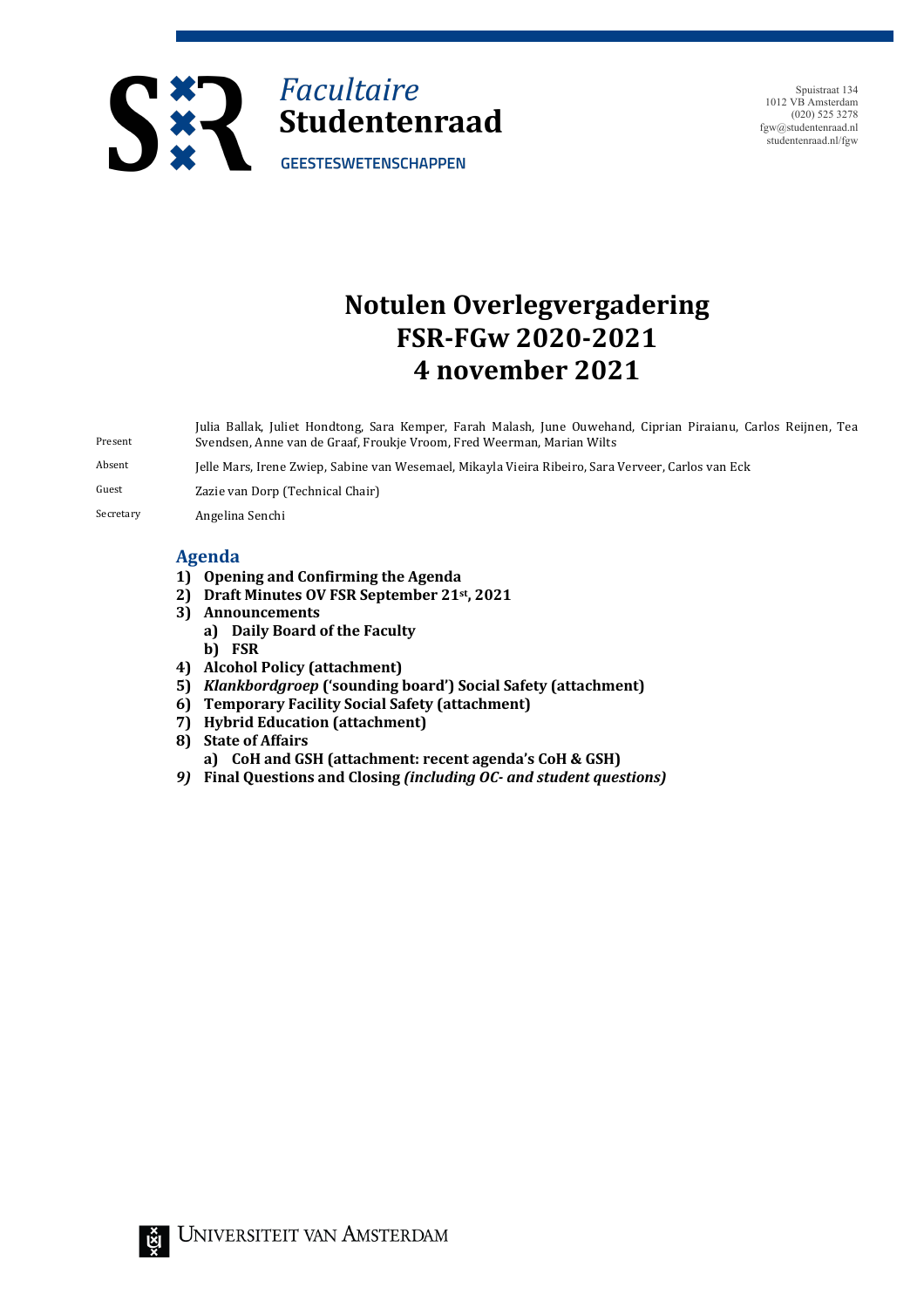

## **1. Opening and confirming the agenda**

- 1 Van Dorp opens the meeting at 15:03.
- 2 The council and board have no comments regarding the agenda; consequently, Van Dorp sets the
- 3 agenda:

## **Agenda**

- 1) Opening and Confirming the Agenda
- 2) Draft Minutes OV FSR September 21<sup>st</sup>, 2021
- 3) Announcements
	- a) Daily Board of the Faculty
	- b) FSR
- 4) Alcohol Policy (attachment)
- 5) *Klankbordgroep* ('sounding board') Social Safety (attachment)
- 6) Temporary Facility Social Safety (attachment)
- 7) Hybrid Education (attachment)
- 8) State of Affairs
	- a) CoH and GSH (attachment: recent agenda's CoH & GSH)
- 9) Final Questions and Closing

#### 2. Draft minutes OV FSR September 21<sup>st</sup>, 2021

4 Van Dorp takes the meeting's attendees over the previous OV's minutes page by page. 5 Subsequently, the board and council go over the list of pro memorie and actions.

| Duo mo |  |
|--------|--|

6 7

| 8        | <b>Pro memorie</b> |                                                                                                                                              |
|----------|--------------------|----------------------------------------------------------------------------------------------------------------------------------------------|
| 9        | 201208-01          | (edited 210430) Reijnen will send over a list with the members of the                                                                        |
| 10       |                    | Commissie Evaluatie Honoursprogramma FGw and the structure of the                                                                            |
| 11       |                    | evaluation proceedings.                                                                                                                      |
| 12       |                    |                                                                                                                                              |
| 13       |                    | The council and board discuss whether they would like to keep this point as                                                                  |
| 14       |                    | part of the action list or as a reminder. Reijnen feels the point could remain                                                               |
| 15       |                    | a part of the pro memorie, but requests for the phrasing to be generalised.                                                                  |
| 16       |                    | Weerman adds that honour will also be discussed among the                                                                                    |
| 17       |                    | onderwijsdirecteuren. Then, Kemper notes that the CSR will also be                                                                           |
| 18       |                    | discussing this topic and that she agrees with Reijnen that the point can be                                                                 |
| 19       |                    | generalised.                                                                                                                                 |
| 20       |                    |                                                                                                                                              |
| 21       |                    | New formulation: Reijnen will update the council on developments                                                                             |
| 22       |                    | regarding the honours programmes and the structure of its evaluation                                                                         |
| 23       |                    | proceedings.                                                                                                                                 |
| 24       |                    |                                                                                                                                              |
| 25       | 210617-01          | The Directeur Bedrijfsvoering will update the council in October regarding any                                                               |
| 26       |                    | developments as a consequence of the advice by the working group Studeren                                                                    |
| 27       |                    | met een functiebeperking.                                                                                                                    |
| 28       |                    |                                                                                                                                              |
| 29       |                    | Van de Graaf notes that they've done a quick scan regarding the way                                                                          |
| 30       |                    | communications is currently being distributed, considering the advice<br>commented on communication elements. Van de Graaf notes that here's |
| 31       |                    | easy access to information regarding studying with a disability. Yet, in                                                                     |
| 32<br>33 |                    | autumn the board is planning to look into more actions regarding the                                                                         |
| 34       |                    | points mentioned in the advice. Kemper indicates that she would like to                                                                      |
| 35       |                    | keep this point on the list to continue regular updates on the subject.                                                                      |
| 36       |                    | Weerman responds that they could set up an action point describing that a                                                                    |
| 37       |                    | delegation will meet separately on this topic. However, Wilts notes that the                                                                 |
| 38       |                    | board has planned to pick this subject up after the first block, but there's a                                                               |
| 39       |                    | possibility it might extend into the next calendar year. Kemper counters                                                                     |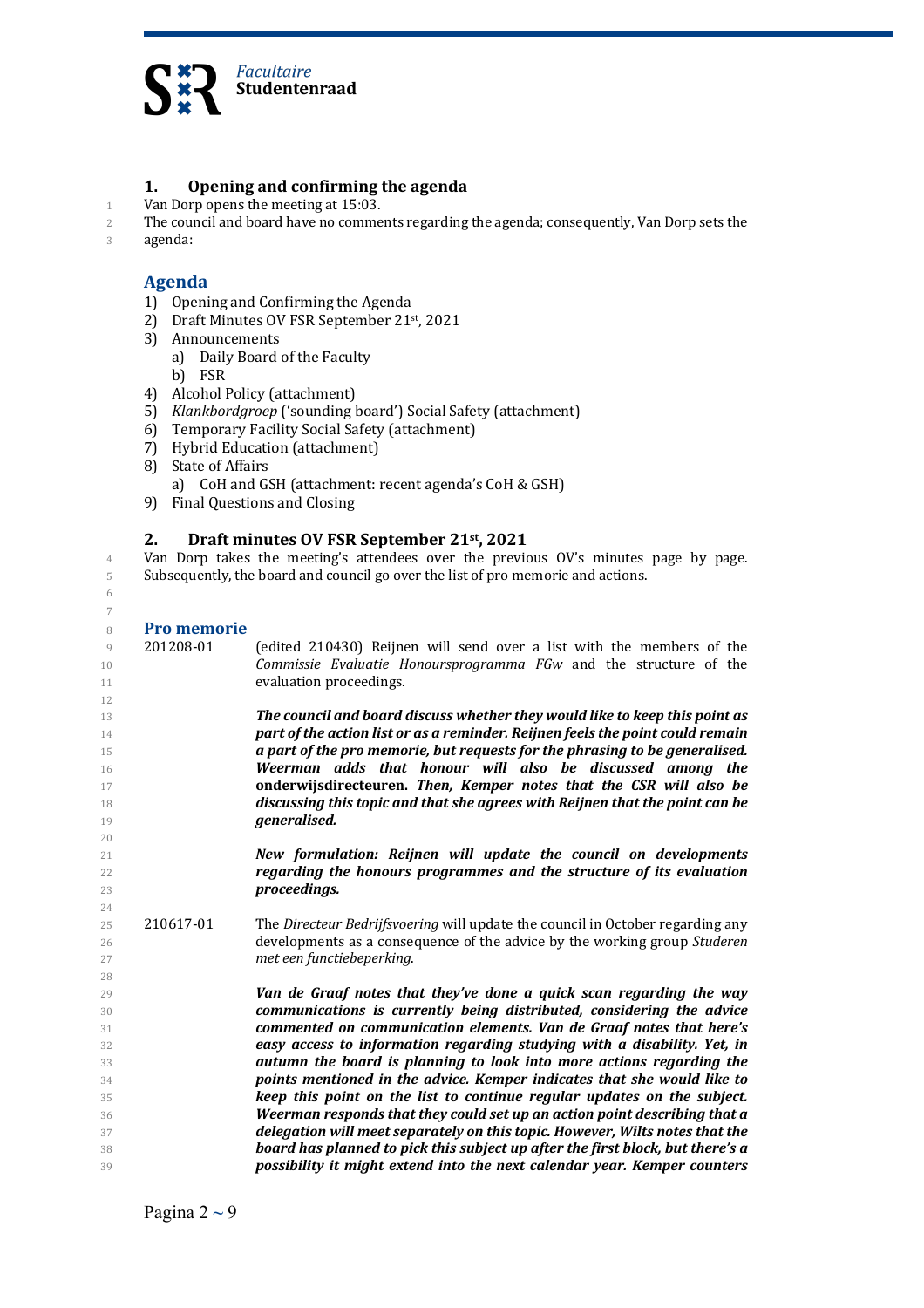

| $\mathbf{1}$<br>2<br>3<br>4<br>5                   |                                 | that the topic could perhaps be scheduled for another OV or that they wait<br>until they have more clarity on the subject. Instead, the board and council<br>agree that the reminder should be edited to refer to the next calendar year<br>instead of October.                                                                                                                                                                         |
|----------------------------------------------------|---------------------------------|-----------------------------------------------------------------------------------------------------------------------------------------------------------------------------------------------------------------------------------------------------------------------------------------------------------------------------------------------------------------------------------------------------------------------------------------|
| 6<br>7<br>8                                        |                                 | New formulation: The Directeur Bedrijfsvoering will update the council in<br>2022 regarding any developments as a consequence of the advice by the<br>working group Studeren met een functiebeperking.                                                                                                                                                                                                                                  |
| 9<br>10<br>11<br>12<br>13<br>14                    | <b>Action list</b><br>210617-01 | The Directeur Bedrijfsvoering will meet with the FSR FGw 2021-2022 at the<br>start of the academic year to discuss any developments regarding the following<br>topics:<br>UvA catering: vegetarian options, milk, cleaning;<br>a)<br>Sustainability policy at the faculty/UvA, a promotion plan<br>b)<br>regarding sustainability and waste, the White Paper.                                                                           |
| 15<br>16<br>17                                     |                                 | The board and council agree that the action point can be<br>scrapped entirely.                                                                                                                                                                                                                                                                                                                                                          |
| 18<br>19<br>20<br>21<br>22<br>23                   | 210617-02                       | Regarding the Diversity and Inclusivity-survey, Reijnen will have the team<br>overseeing this process schedule a meeting with the FSR FGw 2021-2022 after<br>the summer.<br>(edited 210923) Senchi will reach out to Reijnen to ensure this meeting is<br>scheduled.                                                                                                                                                                    |
| 24<br>25<br>26<br>27                               |                                 | The council had a meeting with Reijnen regarding how this survey ties into<br>the Alcohol Policy but, as of yet, a meeting dedicated to this specific topic<br>hasn't taken place.                                                                                                                                                                                                                                                      |
| 28<br>29<br>30<br>31<br>32<br>33                   | 210923-01                       | Regarding the Casuscommissie:<br>Kemper will send over concrete information and questions<br>a)<br>regarding signals of tardiness and insecurity over ECs caused by<br>the casuscommissie. Van Wesemael will use this information to<br>discuss it with the vraagbaak.                                                                                                                                                                  |
| 34<br>35<br>36                                     |                                 | Kemper notes she will pick this up. Van de Graaf asks whether they received<br>any new signals and Kemper replies that they haven't for this block.                                                                                                                                                                                                                                                                                     |
| 37<br>38<br>39                                     | 210923-02                       | Reijnen and Van Wesemael will instruct the Program Directors to make sure<br>teachers check whether the lectures are being recorded properly.                                                                                                                                                                                                                                                                                           |
| 40<br>41                                           |                                 | The board and council agree that the action point can be scrapped.                                                                                                                                                                                                                                                                                                                                                                      |
| 42<br>43<br>44<br>45<br>46<br>47<br>48<br>49<br>50 | 210923-03                       | Regarding the Alcohol Policy:<br>The council will contact Maria Hagen to set up a meeting to<br>a)<br>discuss what tools they could use (e.g. surveys, newsletters, pop-<br>ups) to gauge student opinion on the (over)consumption of<br>alcohol.<br>The council will ask Reijnen to share his findings regarding issues<br>b)<br>with alcohol consumption at faculty events with them, in<br>preparation for their meeting with Hagen. |
| 51<br>52<br>53<br>54                               |                                 | The board and council agree that the sub-action point can be<br>scrapped.                                                                                                                                                                                                                                                                                                                                                               |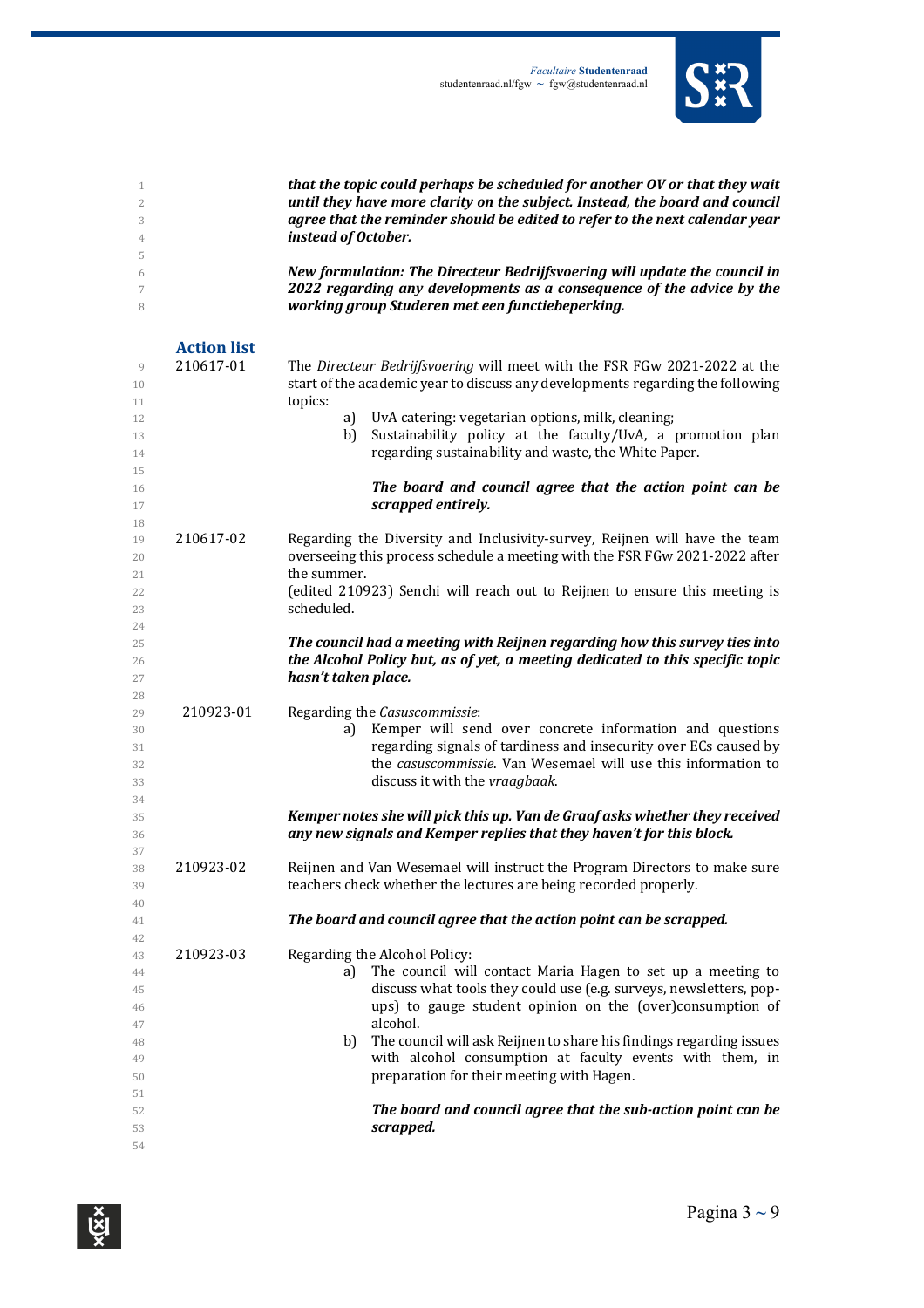

| 1<br>2              |    | C)                            | The council and board will schedule an additional discussion<br>regarding the Alcohol Policy. |
|---------------------|----|-------------------------------|-----------------------------------------------------------------------------------------------|
| 3                   |    |                               |                                                                                               |
| $\overline{4}$<br>5 |    |                               | The board and council agree that the sub-action point can be<br>scrapped.                     |
| -6                  |    |                               |                                                                                               |
| 7                   |    |                               | The OV minutes of the 21 <sup>st</sup> of September 2021 are confirmed.                       |
|                     |    |                               |                                                                                               |
|                     | 3. | <b>Announcements</b>          |                                                                                               |
|                     |    |                               |                                                                                               |
| -8                  |    | A) Daily Board of the Faculty |                                                                                               |
| 9                   |    |                               | Weerman announces that they shared an update on the pandemic in the Nieuwsflits,              |
| 10                  |    |                               | concerning the reintroduction of certain measurements on the $6th$ of November 2021           |
| 11                  |    |                               | (e.g.: the wearing of facemasks and staff members having to work from home fifty              |
| 12                  |    |                               | percent of the time). He hopes these will be the only measurement and expects that the        |
| 13                  |    |                               | next press conference won't yield any more consequences for the university. Moreover,         |
|                     |    |                               |                                                                                               |
| 14                  |    |                               | his impression is that things are going quite smoothly $-$ especially considering the         |
| 15                  |    |                               | circumstances - and that most teachers and programs are able to continue as much as           |
| 16                  |    | possible.                     |                                                                                               |
| 17                  |    |                               | Furthermore, Weerman announces the absence of Zwiep and Van Wesemael during                   |
| 18                  |    | this meeting.                 |                                                                                               |
| 19                  |    |                               |                                                                                               |
|                     |    |                               |                                                                                               |
| 20                  |    | B) FSR                        |                                                                                               |
| 21                  |    |                               | Kemper announces the absence of Vieira Ribeiro, Mars, Van Eck and Verveer.                    |
|                     |    |                               |                                                                                               |

## **4. Alcohol Policy**

22 Svendsen starts by thanking Reijnen for their insightful meeting on the policy, which also clarified 23 the board's main point of having no alcohol in formal educational settings. Yet, there are still some 24 questions that remain, for instance: regarding student engagement and policy implementation. 25 The council would like to know the current status of the policy. The board responds that the 26 overarching policy is set to start in January [2022, ed.], but that, at this moment, there aren't any 27 instructions available for the faculty. Also, the faculty is still in the process of asking for input. The  $28$  council wonders whether there is a set deadline for the implementation, to which the board 29 responds that timewise the implementation is set to be in line with the central level policy. 30 Moreover, the council would like to know whether any changes have been applied to the policy  $31$  since their discussion on the topic during the previous OV (September 21<sup>st</sup>, 2021); no changes 32 have been made. Regardless, Weerman comments that the board is set to make a decision on the 33 Alcohol Policy in December. Svendsen asks the board what is expected from the council regarding  $34$  the implementation of the policy. Reijnen indicates that he isn't sure, but Weerman cuts in that – 35 first - they would like to have the council's opinion, and, in terms of implementation, the board 36 hopes the council could be an example. Weerman adds that there won't be any policemen running 37 around; however, they would like to make the policy known. He continues that the program 38 committees will have a discussion on the implementation of the policy on the program level, but 39 that isn't necessarily something the council will be tasked with. Piraianu refers to their meeting <sup>40</sup> with Reijnen and notes that they agreed that it's mostly the mentality regarding alcohol, and not <sup>41</sup> the alcohol consumption itself, that should be highlighted; he wonders how the board will make <sup>42</sup> sure this is clearly reflected in the policy itself. Reijnen responds that introductory activities are <sup>43</sup> important meeting points where they can share that alcohol isn't allowed on certain occasions 44 and that they can entertain discussions with PCs to raise awareness on the topic. Reijnen stresses <sup>45</sup> that the discussion within teams and with student are vital for establishing how they plan to 46 tackle the policy. Their most important goal is to nurture awareness and the council feels this <sup>47</sup> should be formulated in the policy. Piraianu explains that the council would be able to structure <sup>48</sup> their ideas and stance more clearly in a formal advice and mentions some of the suggestions the 49 council has regarding the policy (e.g.: increased availability of alcohol-free beverages). The board 50 indicates that they aren't asking the council for an advice letter but that they are, of course, free 51 to share one. In order for the advice to be taken into consideration, before the board makes its 52 decision, they would like to receive the advice by the end of the month [November, ed.]. Weerman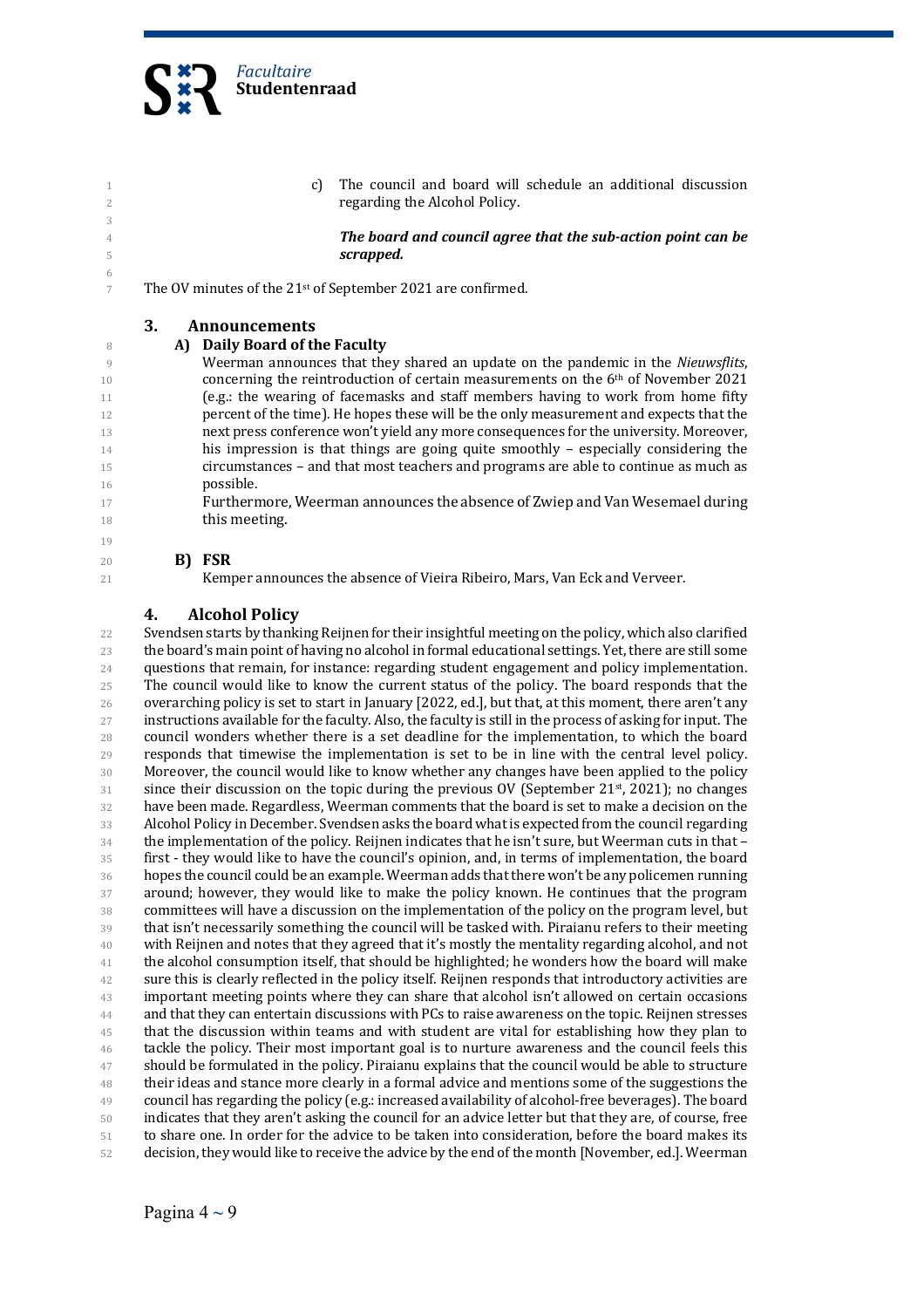

1 adds that people aren't very aware of how alcohol affects inclusion, as opposed to how it affects 2 social safety, and they (the board and teachers) would be especially interested to learn how they 3 could tackle that issue. Weerman notes that any examples and suggestions are most welcome. 4 Referring to Piraianu's point about mentality being the issue and not the consumption per se, 5 Weerman notes that for some people it would be easier to understand from a health-perspective 6 whilst others relate more to explanation from an inclusivity-perspective.

7

8 The council will send the board an unsolicited advice regarding the alcohol policy before the 2<sup>nd</sup> 9 of December 2021 [ACTION POINT].

### **5.** *Klankbordgroep* **('sounding board') Social Safety**

10 Weerman introduces the subject briefly and concludes that the board would like to install a group 11 that is able to check whether their proposals, regarding social safety, are actually feasible. 12 Ouwehand asks whether the FSR will also be included in this *klankbordgroep*, Weerman answers 13 that they won't be included in the group considering they're already included in the process. He 14 adds that the group would function as an extra check and that the council will be asked for advice 15 on the matter. Ouwehand counters that the group will have two student members, which, 16 according to the council, should be one FSR member and one other student. Weerman responds 17 that providing the council with this seat would be vacuous, considering the FSR already has its 18 chances to provide their stance on the proposals. Moreover, he adds that he wouldn't be opposed 19 to the council's involvement, but he questions whether it aligns with the intention of 20 *klankbordgroep*. Ouwehand clarifies that the council was glad to receive the document, but 21 stresses again that they would like one council member and one student to join the group. 22 Weerman interjects that the group isn't focused on policymaking and, as an example, mentions 23 that should they propose to publish something on the website, they would first ask everybody -24 including the FSR – for their comments and then they would ask someone 'from the outside' – the <sup>25</sup> *klankbordgroep* -, who doesn't have the blind spots the FSR and fDB do, to put in their efforts and 26 gage the feasibility of the proposal. He stresses again that the sounding board isn't a policy group. 27 Kemper responds that the council would like to bring their perspective to the group, adding that 28 this could prove to be useful. Weerman states that the board has heard the council's opinion and  $29$  that they will take it with them. Wilts explains to the council that every product concerning social 30 safety will also be discussed with the FSR, the approach of the sounding board varies from the 31 council's because it is focused mainly on feasibility. The council counters that they wish the 32 person in the *klankbordgroep* to form a bridge between the group and the council. Weerman 33 notes, again, that the board will take it with them.

34 Van de Graaf checks whether the council is clear on the meaning of a *klankbordgroep* (sounding 35 board), she continues that the group will bring their day-to-day experience and knowledge to a 36 meeting in an informal setting, where they will get together and see whether things could actually  $37$  work. The group doesn't have a representative function, but they are the people who experience 38 the measures and know how such actions pan out in practice. Hondtong remarks that, in such 39 groups, the ratio of faculty staff to students is often askew and simply ticking the student-box <sup>40</sup> might not be enough. Weerman counters that this criticism would make sense when it comes to <sup>41</sup> policy, but that is not what this group is about. It is about checking and advising on feasibility 42 which differs from the work of, for instance, a program committee. The council counters that this 43 subject affects student as much as the staff. Weerman responds that they will think it over and 44 see how they'll continue.

45 The council also wonders whether the group will evaluate the execution, besides determining its 46 feasibility. The board explains that this is where the group differs from the board and the council: <sup>47</sup> the group determines feasibility and the council and board evaluate and/or determine the 48 executions. Moreover, the council is interested whether the board intends to keep Marie-Therese 49 Seignette on as the social safety policy officer. The board notes that they will get back to them on 50 this subject in the next calendar year.

### **6. Temporary Facility Social Safety**

51 The board briefly introduces the subject, indicating that some of the aftercare on previous cases 52 was poorly handled and that there was unclarity in terms of organisation. Even though the board 53 foresees that these issues will be improved with new and better social safety policy, they would

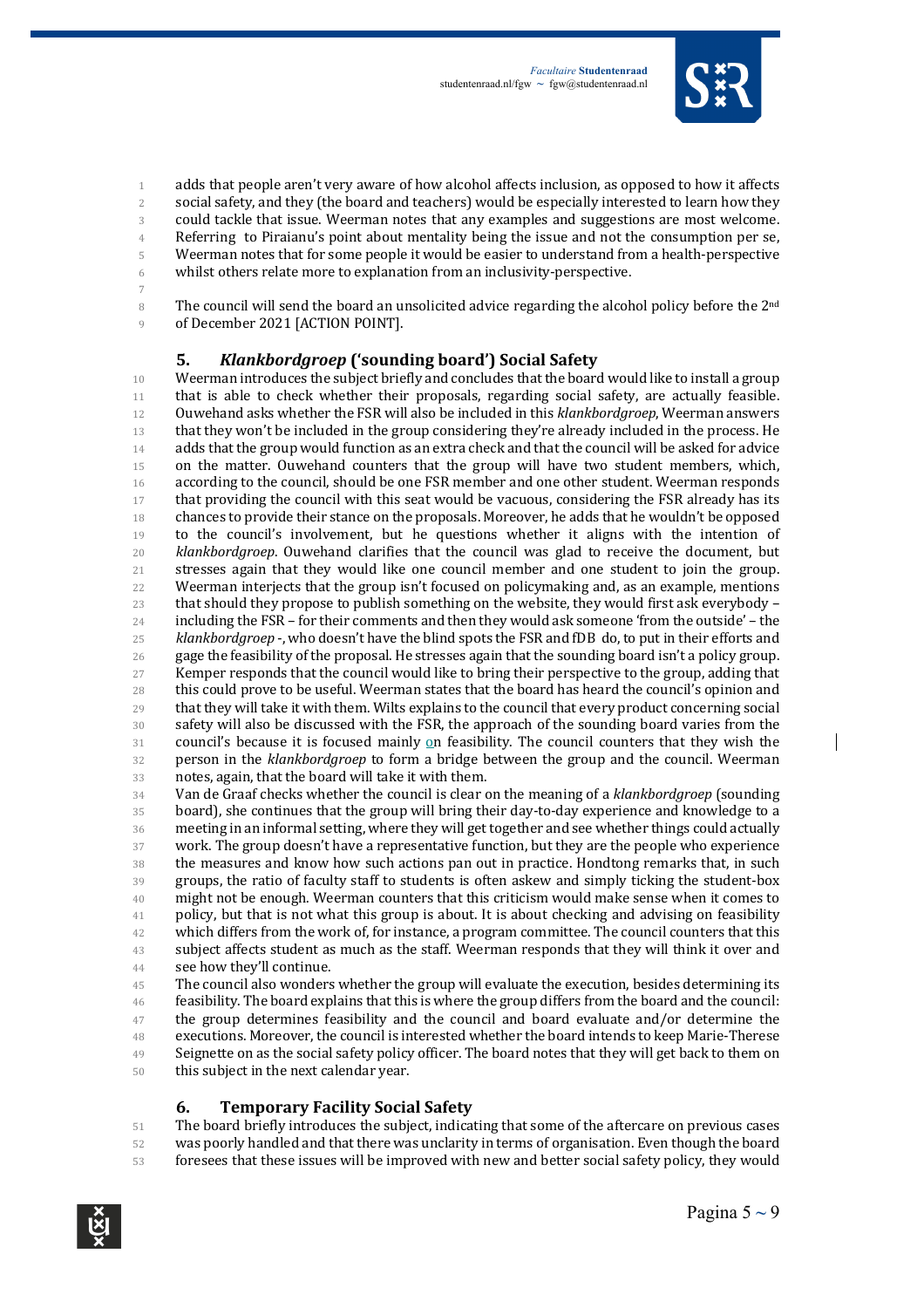

1 still like to provide the opportunity for past cases to be granted suitable aftercare. Kemper notes 2 that the council has some questions regarding the proposed temporary facility, starting with that 3 they are wondering who will become the trust person. Weerman responds that the trust person 4 will be an external individual, for instance, from Bereschot. He adds that once the person's name 5 is known, it will be shared with the council. Kemper refers to the document and notes that 6 Bezemer & Schubad is mentioned instead of Bereschot. The council continues with a question by 7 Ouwehand, who wonders whether the board would be open to extending the term for temporary 8 facility. She explains that the council believes that the current term of six months is too short. The 9 board feels confident it is possible to handle this process within the set term, considering the 10 information they have available to them from the *vertrouwenspersonen*, study advisors and the 11 OR. The board notes they should make sure the facility will be publicized. Ouwehand wonders 12 whether the six-month term is perhaps a guideline and that after the term they will look at the 13 cases individually. The board states that it isn't a guideline and explains that if they start January  $14$  1st, 2021, people will have six months to respond and that it is the faculty's task to ensure facility 15 is known. Weerman believes it is possible to do so in this timeframe and adds that the term should 16 also be closed. The council retorts that they understand the need to cap the term, but they would 17 like to stress that six months is extremely short for such a sensitive subject and that decisions on 18 these matters aren't made very lightly. Moreover, Kemper points out that the faculty's 19 communication has often proven to be lacking.

- 21 **Reijnen leaves the meeting**
- 22

20

23 Weerman points out that the facility is not about new cases, but past ones. Which means, 24 considering everything has already happened, that there is no need for new fact finding; it means 25 the closure hasn't been completed (e.g. no apology has been made). Kemper responds that they 26 are aware of this fact. Regardless, the council still believes the timeframe is too short and that the 27 board show that they take these matters very seriously by extending the application term to at 28 least one academic year. The board responds that they will take it into consideration and briefly 29 mentions that the OR has consenting rights on the matter, and they'll receive a response in two 30 weeks. Ouwehand cuts in to ask why the OR has consenting rights, whilst FSR isn't even awarded 31 the right to advise. Weerman counters that this is the law.

32 Furthermore, the council would like to know why the final decision is placed with the dean 33 instead of the trust person. Weerman explains that the final responsibility should always be with 34 the organisation itself, therefore the trust person cannot be the final decision maker. Kemper 35 refers to the possibility of the ombudsperson taking up this role until Ouwehand cuts in to point 36 out that the board is unwilling to meet the council's three social safety demands. Therefore, 37 Ouwehand would like to know from the board when they would like to receive the council's 38 unsolicited advice. The board responds that they would need it before the 23rd of November. 39 Ouwehand confirms whether this is the right date, considering it would be a shame for the council <sup>40</sup> to give their advice if the board won't take it. The council will send an unsolicited advice on social 41 safety before the  $23^{rd}$  of November 2021, highlighting their demands for a council member to be <sup>42</sup> part of the *klankbordgroep*, the extension of the application term for the temporary facility, and <sup>43</sup> for the dean to be replaced as the final decision maker. Van de Graaf notes, in relation to the 44 advising role of the trust person and the role of the dean as final decision maker, that the board 45 doesn't request an advice only to ignore it; in essence the decision just lies with the acting organ. <sup>46</sup> The board reiterates that this route wasn't planned out only to disregard it. The council counters <sup>47</sup> that perhaps these remarks could be included in the *hardheidsclausule*. The board explains that  $48$  the clause isn't about a discrepancy between the advice of the trust person and the dean's 49 decision, but it's about case inclusion. The council would like the document to include that the 50 threshold should be very high for the dean to waver from the trust person's advice and that the 51 dean should motivate the decision. Weerman explains that much of the process is confidential 52 and they can't simply send out information to the council. Weerman briefly mulls over the idea 53 of the motivation and continues by stressing that the final responsibility can only lie with the 54 institution itself and acquiesces that a motivation would be viable in case an advice is ignored – 55 a situation that shouldn't happen. Kemper confirms whether the responsibility for a final decision 56 can't be placed somewhere or with someone else. She adds that they really want the dean to 57 follow the advice and it seems odd to say you want to follow the advice, whilst building in an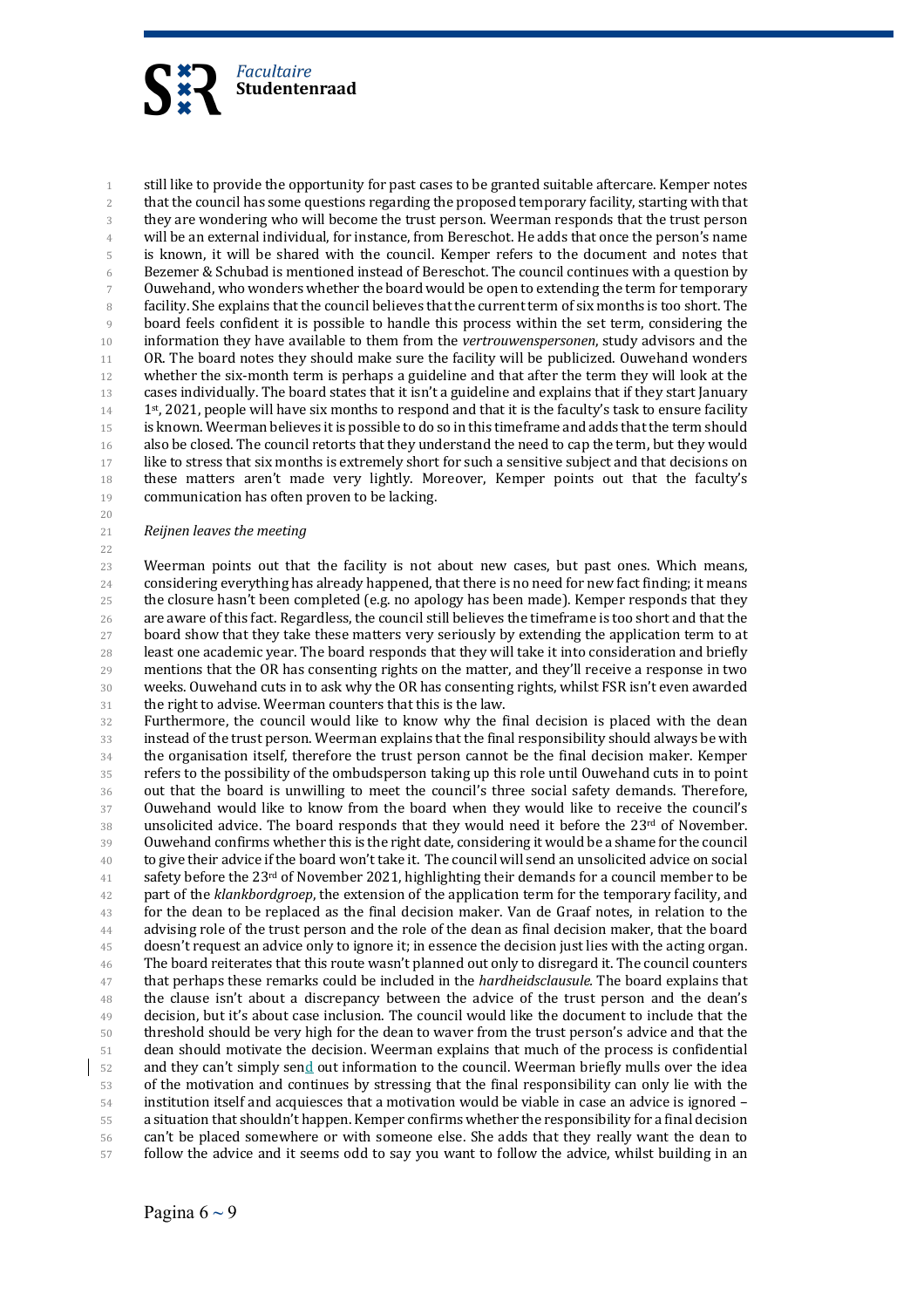

1 option to not have to. Van de Graaf and Weerman respond that it isn't juridically possible. 2 Moreover, Weerman comments that the council should have faith in the dean they've chosen. 3 Also, he stresses that social safety is incredibly important and that the humanities is currently the 4 only faculty in the university working on it like this. Ouwehand and Kemper both express their 5 appreciation for this effort. Kemper goes into the *hardheidsclausule*, the bylaws and the 6 complaints procedure, but Wilts interjects to explain that the *hardheidsclausule* can't be inverted. 7 Subsequently, Ouwehand goes into the options of having the trust person informed of the final 8 decision or having the dean replaced by a faculty ombudsperson. Van de Graaf wonders what the 9 council's main concern is in this respect. Ouwehand explains that the dean is responsible for 10 protecting both staff and students and the council would like to prevent a situation where the 11 dean might be forced to choose between the two. Ouwehand stresses that this isn't a matter of 12 trust, rather an issue with the dual role the dean has in this situation. Van de Graaf notes that 13 currently it is actually about aftercare. Whereas Ouwehand notes it is about students in general. 14 The council will send an unsolicited advice on social safety before the  $23^{rd}$  of November 2021 15 **[ACTION POINT].** 

16

17 *Break*

#### **7. Hybrid Education**

18 Piraianu briefly introduces the letter by the CSR and asks the board whether they agree with it. 19 Weerman notes that some points made by the CSR are being worked on by the board as well. He 20 explains that, for instance, specific arrangements are being made with the *casuscommissie*, but he 21 recognises the difficulty with creating them structurally. The CSR's mention of Economics 22 splitting its large group in two, isn't as easy at the humanities faculty where Media is one of the 23 few large groups. Though when it comes to hybrid meetings the board is interested to know 24 whether FSR in under the impression that this is difficult. Weerman feels that their main issues 25 are technical and that, with improvement of the systems, this will be better. The council indicates 26 that they're normally opposed to increased digitalization, but they feel, in the context of the CSR 27 letter, some of the suggestions could be incorporated. The council asks how the board feels about 28 hybrid education. The board notes that, regardless of the pandemic, the intention should always  $29$  be to provide good education where students are stimulated and actively participate. Weerman's 30 current attitude toward the hybrid education is that it isn't working perfectly, but that they're 31 willing to experiment with it and see how it might be useful to them.

### **8. State of Affairs**

#### <sup>32</sup> **A) CoH & GSH**

33 Reijnen and Van Wesemael are absent, therefore Wilts will look into 4.2 Ervaringen 884 and 34 what was discussed before the next TTO. Regarding 4.3 vierogenprincipe BA-scripties, 35 Weerman explains that having more than one teacher assessing a thesis was common 36 practice for MA theses but not for the BA theses. He continues that sometimes the bachelor 37 has a different system, where the thesis has multiple facets that require even more people 38 to evaluate than the 4 eyes responsible for the final thesis assessment. He also mentions the 39 example of one professor reporting to a group of teachers who, together, make the final 40 assessment. The board notes the faculty has several implemented procedures which are 41 dependent on the program.

### **9.** Final questions and closing *(including OC-* and *student questions)*

42 The council sent a memo to the board highlighting the following questions:

- 43 <sup>44</sup> *Wat is de stand van zaken omtrent het verbeteren van deeltijdstuderen?*
- 45 *Verbeteringen op faculteitsniveau zijn 2/3 jaar geleden toegezegd door*
- 46 *een opleidingsdirecteur maar sindsdien is niets meer vernomen."*
- 47 48 Weerman notes that Reijnen has indicated it will be on the agenda for the *opleidingsdirecteuren* <sup>49</sup> In February and that Reijnen can be contacted should there be any questions in the meantime.
- 50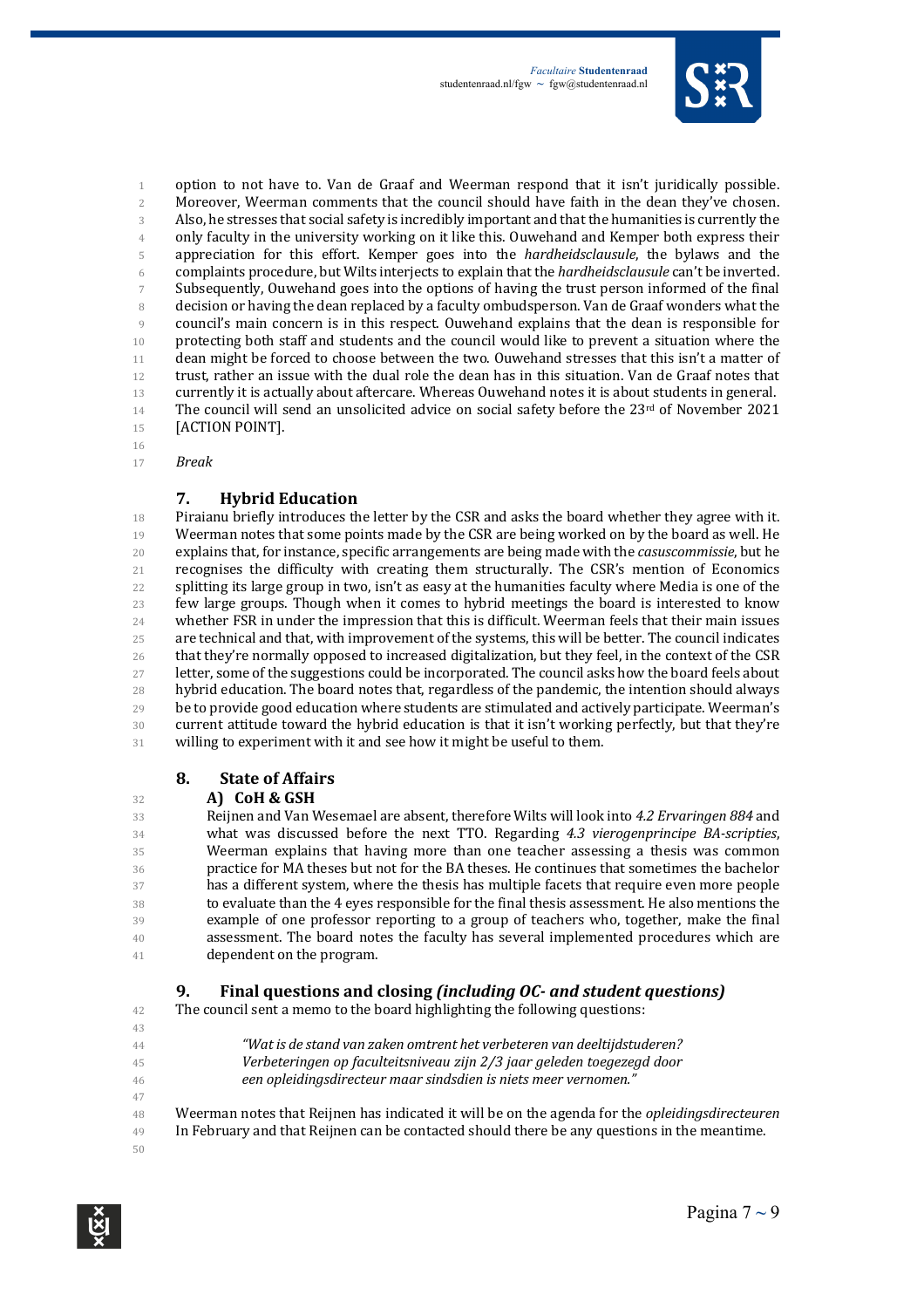

| 1              | "Wat is de stand van zaken van de evaluatie van de pilot 774? Wat is het                            |
|----------------|-----------------------------------------------------------------------------------------------------|
| $\overline{2}$ | toekomstplan omtrent de pilot 774?"                                                                 |
| 3              |                                                                                                     |
| $\overline{4}$ | Weerman was informed by the committee's chair that there is a slight delay due the pandemic         |
| 5              | and that they're planning to incorporate their findings from the first block, which means that the  |
| 6              | report will be delivered later than was planned. Currently the report has been scheduled for the    |
| 7              | end of November, the fDB will then discuss this report and send their opinion to the council for    |
| 8              | future advice. The council should expect to hear from the board in December at the earliest.        |
| 9              |                                                                                                     |
| 10             | "Wat is het protocol omtrent quarantaine/afwezigheid i.v.m. corona omtrent                          |
| 11             | tentamens, vooral als het kort dag afzeggingen betreft? Als een student                             |
| 12             | bijvoorbeeld de ochtend van een tentamen verkouden is, waar kunnen zij dan                          |
| 13             | terecht voor een spoed-verklaring? En hoe wordt er in dat geval omgegaan met                        |
| 14             | de toegestane hoeveelheid tentamenkansen?"                                                          |
| 15             |                                                                                                     |
| 16             | Weerman was informed by Reijnen that current UvA regulations won't permit extra retakes.            |
| 17             | Though, the directors are currently discussing how to tackle a situation where a retake is failed   |
| 18             | due to pandemic-related reasons. For now, students are required to do the retake, but they are      |
| 19             | looking into possible exemptions. The current regulations count and if a student is also ill during |
| 20             | the retest it might be possible to take additional action.                                          |
| 21             |                                                                                                     |
| 22             |                                                                                                     |
| 23             | No more questions are asked. Van Dorp closes the meeting at 16:45.                                  |